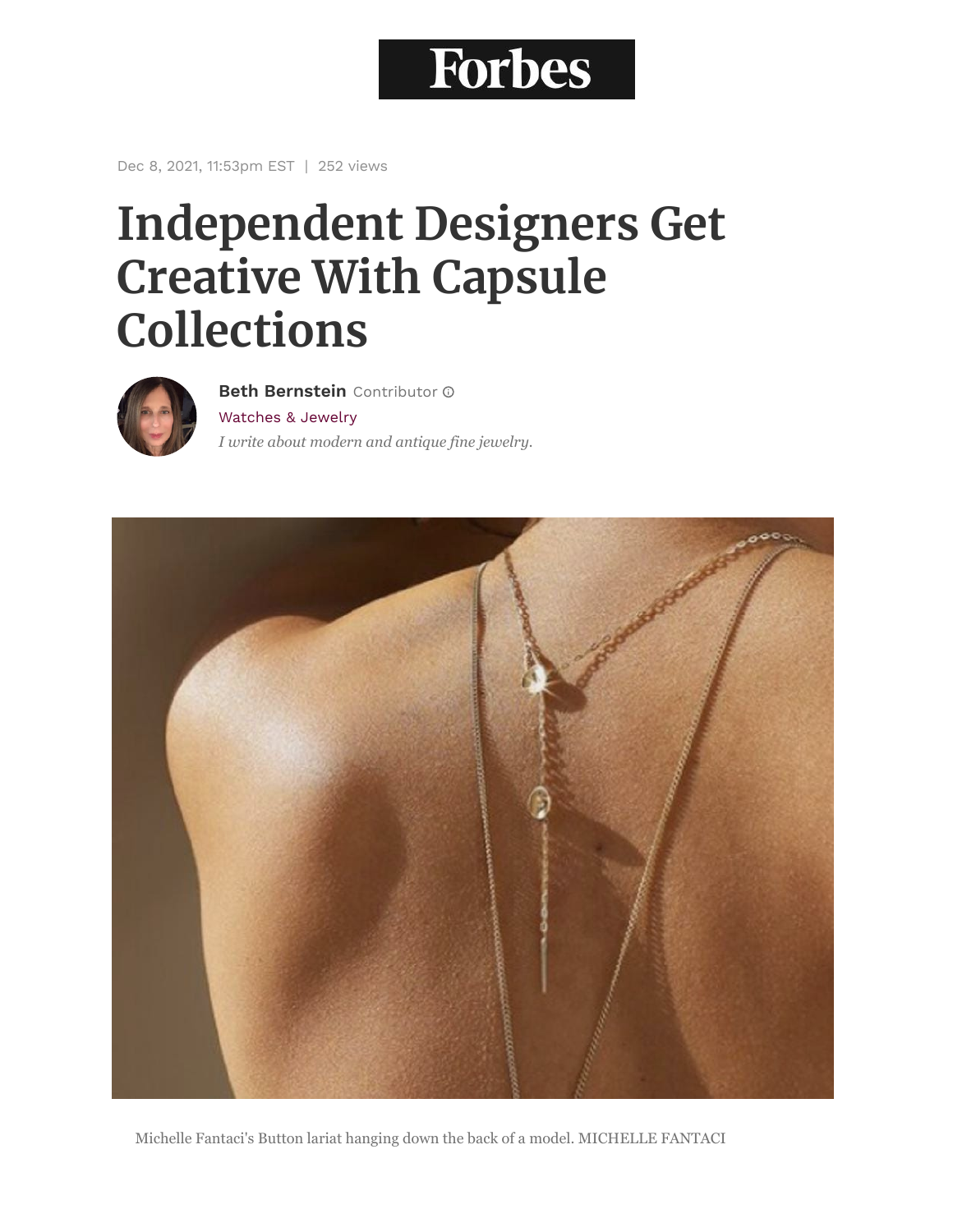Independent Designer often look to different forms of art, references from antiquity and other mediums to create innovative and intriguing jewelry collections. Here, three designers have introduced capsule collection or expanded upon already existing designs, based on everything from utilitarian elements historical symbolism fashion fastenings and mosaic tiles:

Samantha Jackson of **Heavenly Vices** recently launched a brand new capsule line based on her original collection of one-of-a-kind and reimagined Victorian Love Tokens which she aptly named 'Love Stories' The new group picks up on the motifs and the sentiments of the authentic love tokens with a spin: they are locks that can be worn alone as a necklace or along with her pendants or any meaningful pieces in your jewelry collection. She has created continuity for her customers by calling this new capsule 'Lock Stories'. When launching her collection in 2017, Jackson had already amassed 2000 rare coins. As she explained in an article ( [here\)](https://hyperlinknote)forbes.com/sites/bethbernstein/2019/04/24/romancing-the-coin-samantha-jackson-breathes-new-life-into-sentimental-treasures/?sh=3fef57ee11a6) "Love tokens are actual coins in different denominations in sterling silver, 22 karat gold and copper which were ground down on one side and engraved to customer's specifications to give as a token of friendship, familial or romantic love." Her passion for hunting down the most beautifully executed engraved initials, heartfelt, playful and surprising sayings, mottoes and rebus coins led her to frame them in exclusive bezels and halos or hang them from sparkly bales or both, creating a new life and turning them into one-of-a-kind pendants.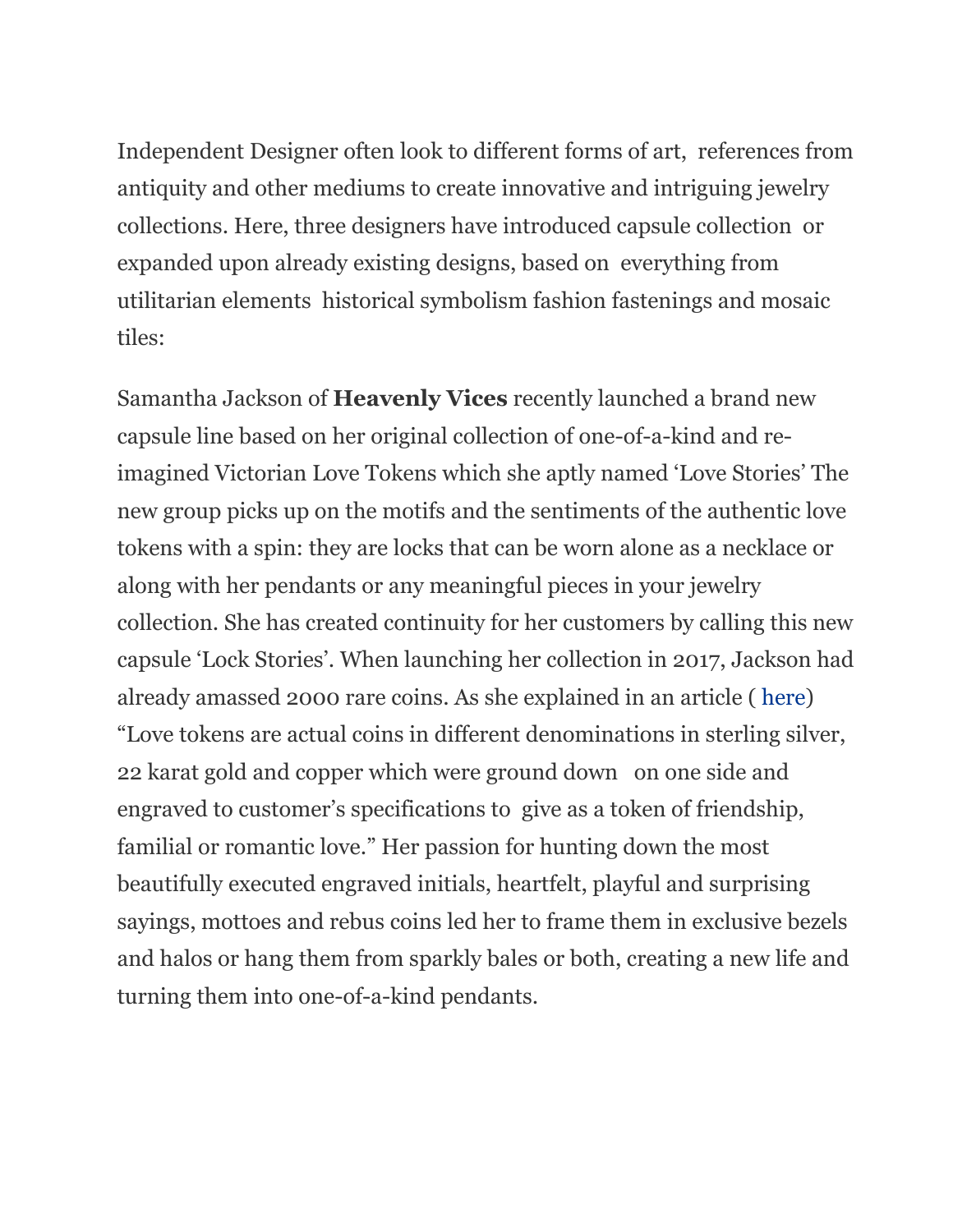She then cast some of the more popular motifs and saying into gold so she could re-produce them with different bezels for the women who loved the originals that were sold. These have solid plain backs and were no longer coins but could be engraved with names, dates, and other personal significant messages for the wearer.



Heavenly Vice's Lock Stories Lockes ALAIN SIMIC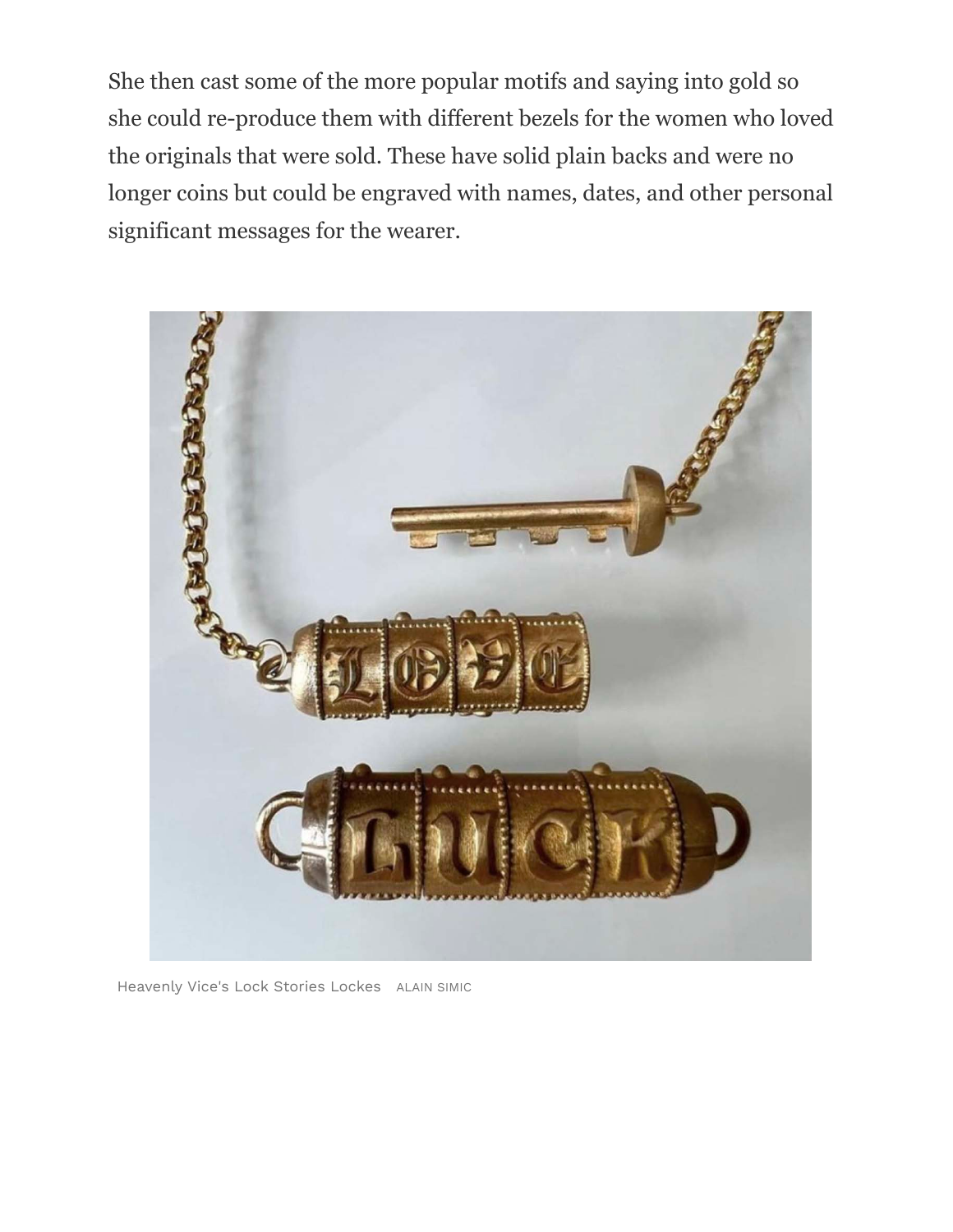Jackson has now carried that concept to the locks, featuring some of the most recognizable talismans and symbols from the Victorian era. The result is a three-sided combination lock with each side representing the same sentiment in a different language - the Roman alphabet, Victorian symbols, and Braille (which was also created during the Victorian era.)



Revealing the secret messages on each side allows the lock to be opened - Luck written in the Roman ... [+] ALAIN SIMIC

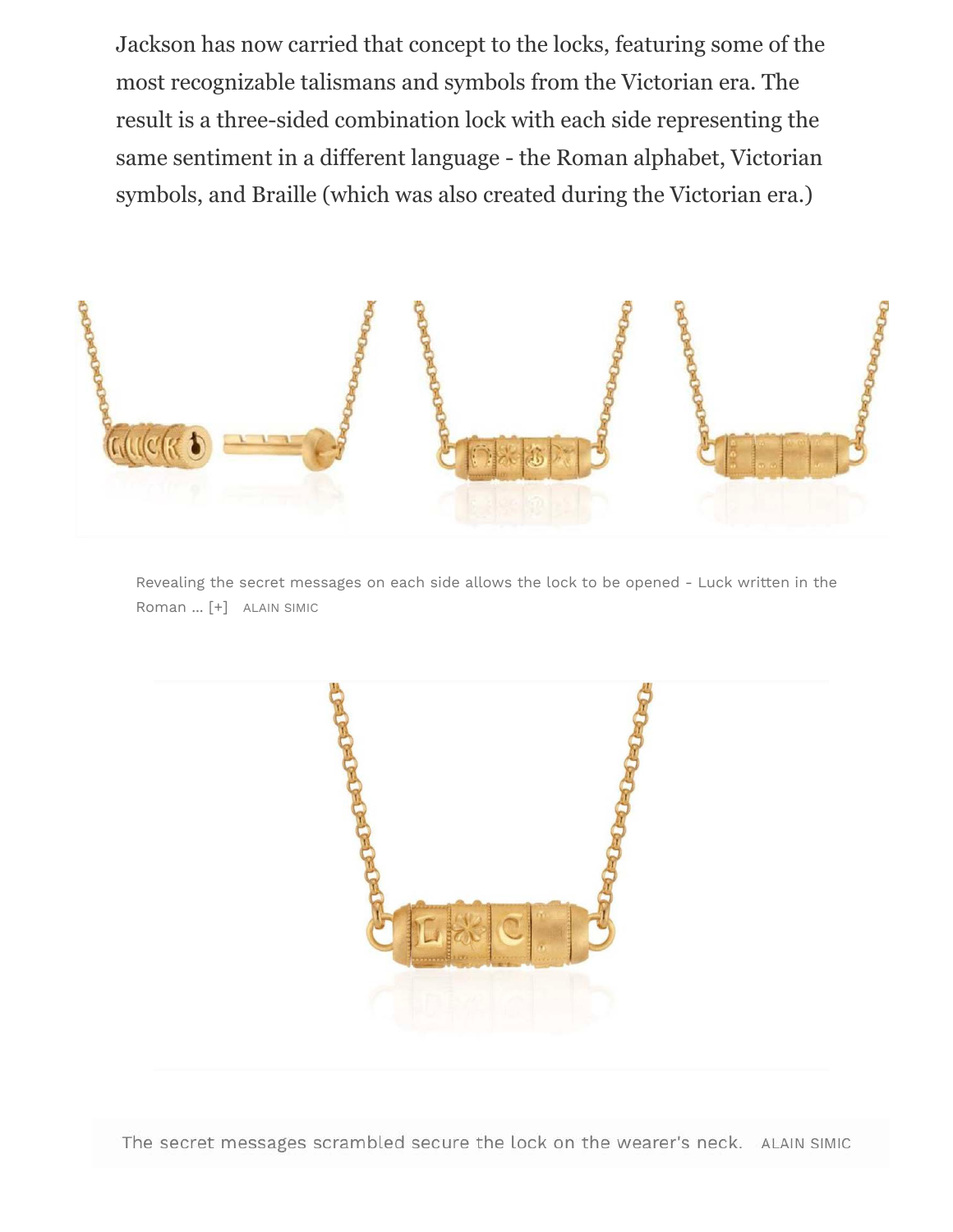Says Jackson , "I've wanted to add something fresh to my collection for a long time, but it was important that it made sense in the context of my love token collection so it took a while to come up with something that connected thematically. Love tokens were a communication vehicle in an era when open expression of feelings was frowned upon, and I liked the idea of having a secret message in the locks – the four sections of the lock rotate and only open when the words/ theme are lined up." She continues, "I decided on using Braille as the third side as it was invented in the Victorian era, and really loved the idea of creating something blind people could connect with, as jewelry is traditionally a visual medium and this is so tactile and fun. No one should be deprived of the joy of jewelry!"



Revealing the secret messages on each side allows the lock to be opened - Love written in the Roman ... [+] ALAIN SIMIC

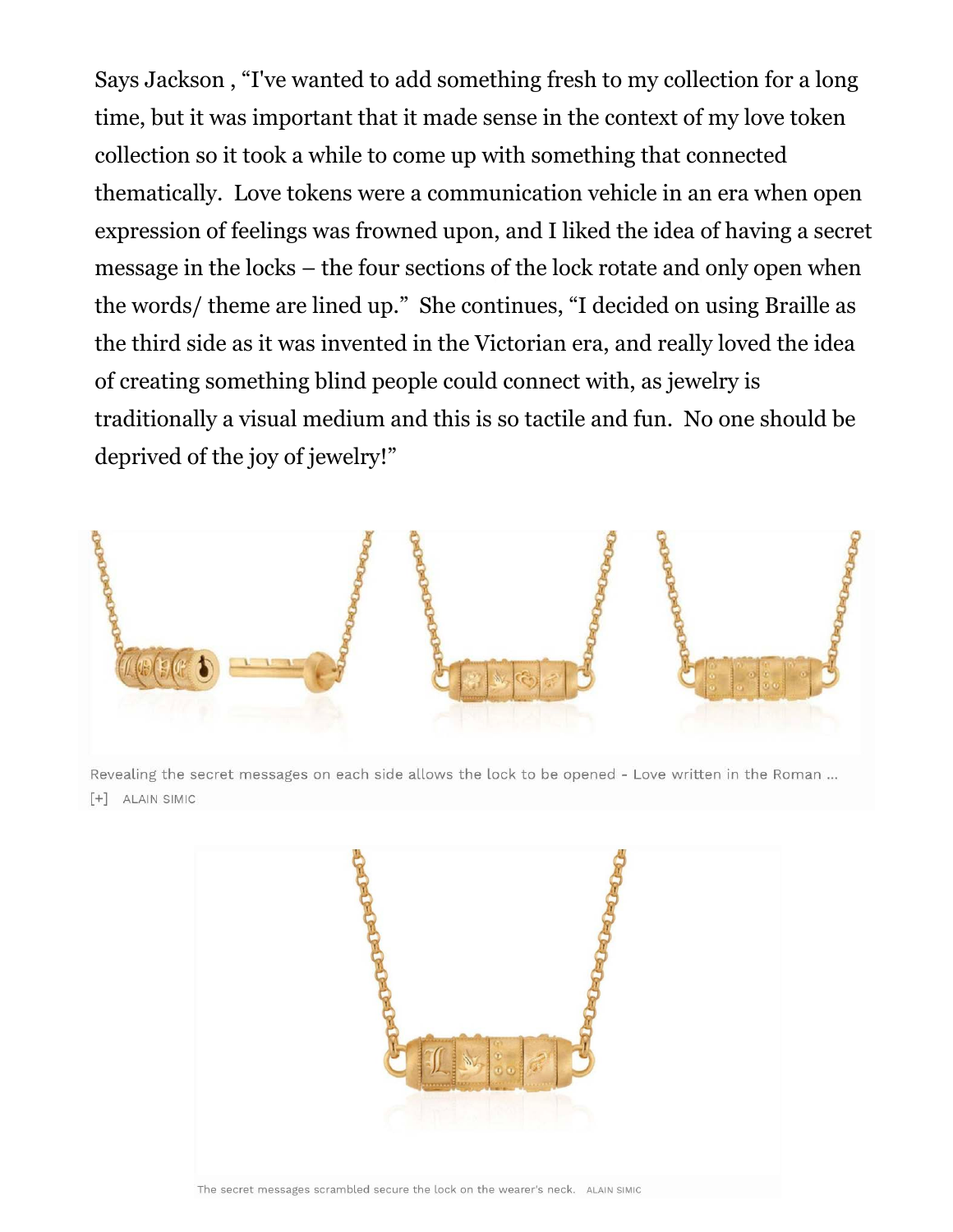Her initial capsule collection revolves around three themes which Jackson notes are universal themes that will resonate with a wide demographic: luck, love and being a mother. Future additions to the collection include additional themes, a vertical version of the lock and an option to create something completely custom.

**Michelle Fantaci** is another designer who has added a capsule to her collection. Hers is called "Threads" and it features 20 pieces that are inspired by the details of fashion which is in keeping with a trend toward fabric inspired jewelry. Fantaci's is a bit different than what we are seeing in fringe, embroidery, mesh. She has created highly wearable pendants, lariats and rings which are inspired by "methods of connecting components in clothing. "This group focuses on elements such as stitches, buttons and buttonholes, cords and eyelets, the basic elements of these mechanics starting with needle and thread.

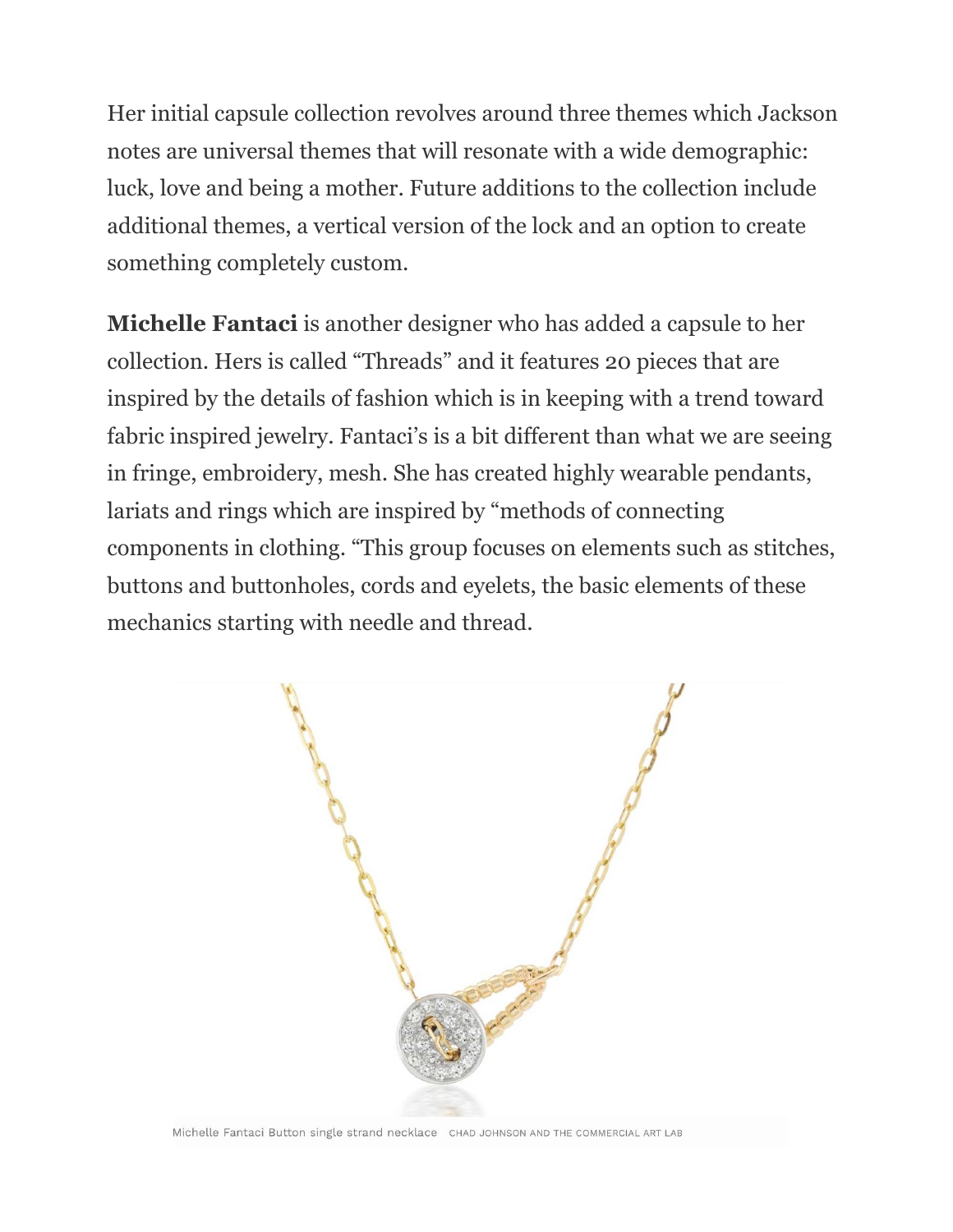To achieve the look she desired, "cast pieces are used in conjunction with chainmail as toggle closures, and a pivot hinge developed in order to preserve the integrity of the component pieces of a bracelet." Although these types of fastenings are traditionally static in clothing, Fantaci has found a way to imbue her pieces with movement and fluidity in certain pieces. The buttons act as toggles together with the buttonholes in lariats. "In other pieces, I wanted this functionality but had to attach the buttons to the buttonholes so that the piece as a whole worked better. The button threader earrings have needles on the chains that can thread through the holes in the buttons and shorten the chains as well as add extra security."



Michelle Fantaci Shirt Cuff Bracelet CHAD JOHNSON AND THE COMMERCIAL ART LAB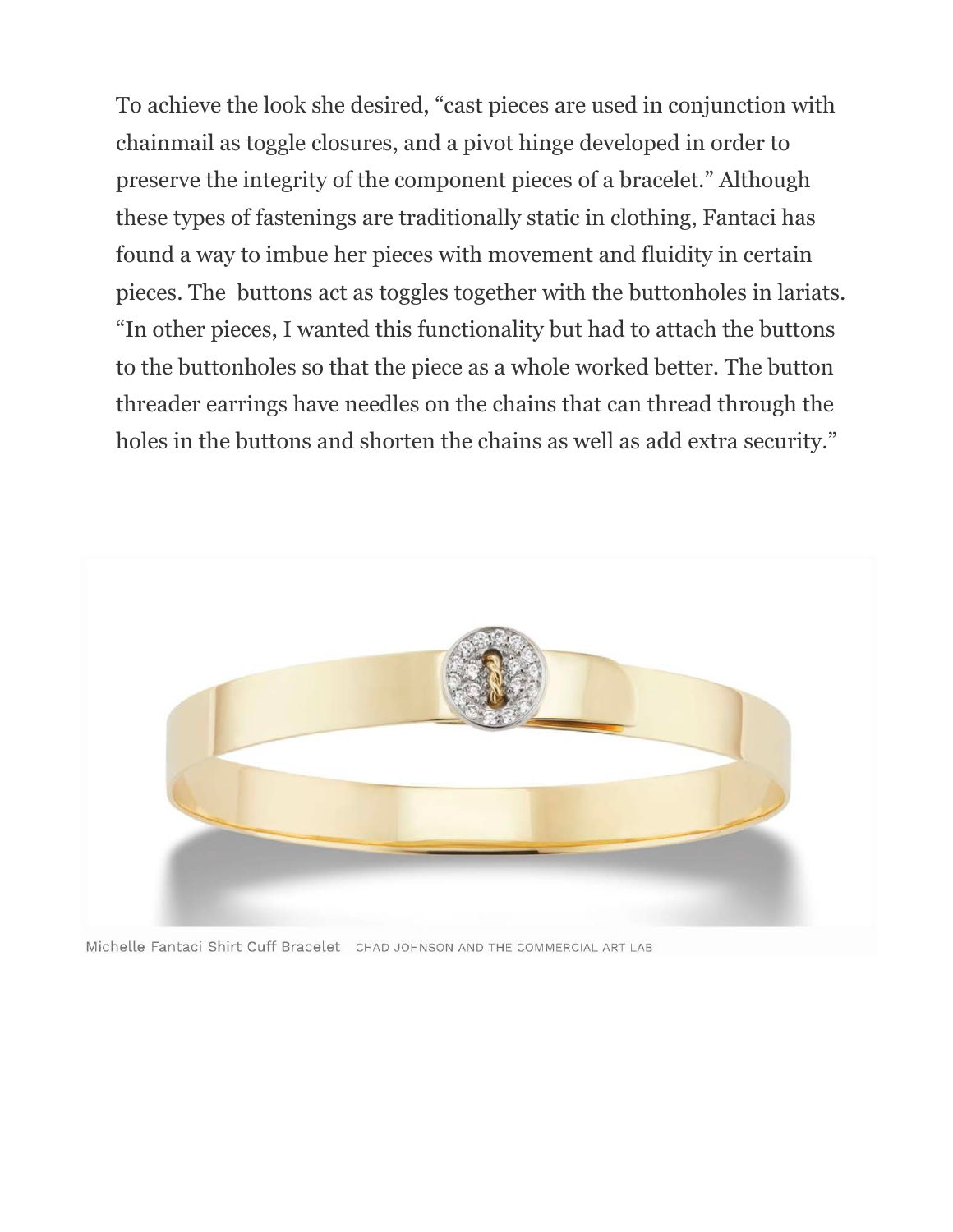Fantaci's pieces are designed in 14K gold. All of the pieces relate and merchandise well together and can be worn in several combinations with each other and can be easily mixed with other pieces in an existing jewelry wardrobe.



Michelle Fantaci Stiched Heart CHAD JOHNSON AND THE COMMERCIAL ART LAB

Fantanci add, "The button and thread theme is universal. I think it will appeal to a broad demographic. Many of us have grandmothers or other family members who kept a sewing kit or those Danish cookie tins full of buttons, that these everyday objects have potential for sentimentality or nostalgia." This is truly appealing in a time when we are looking for pieces that feel familiar in uncertainty yet offer a different take on jewelry.



Michelle Fantaci Ruby Button Large Signet CHAD JOHNSON AND THE COMMERCIAL ART LAB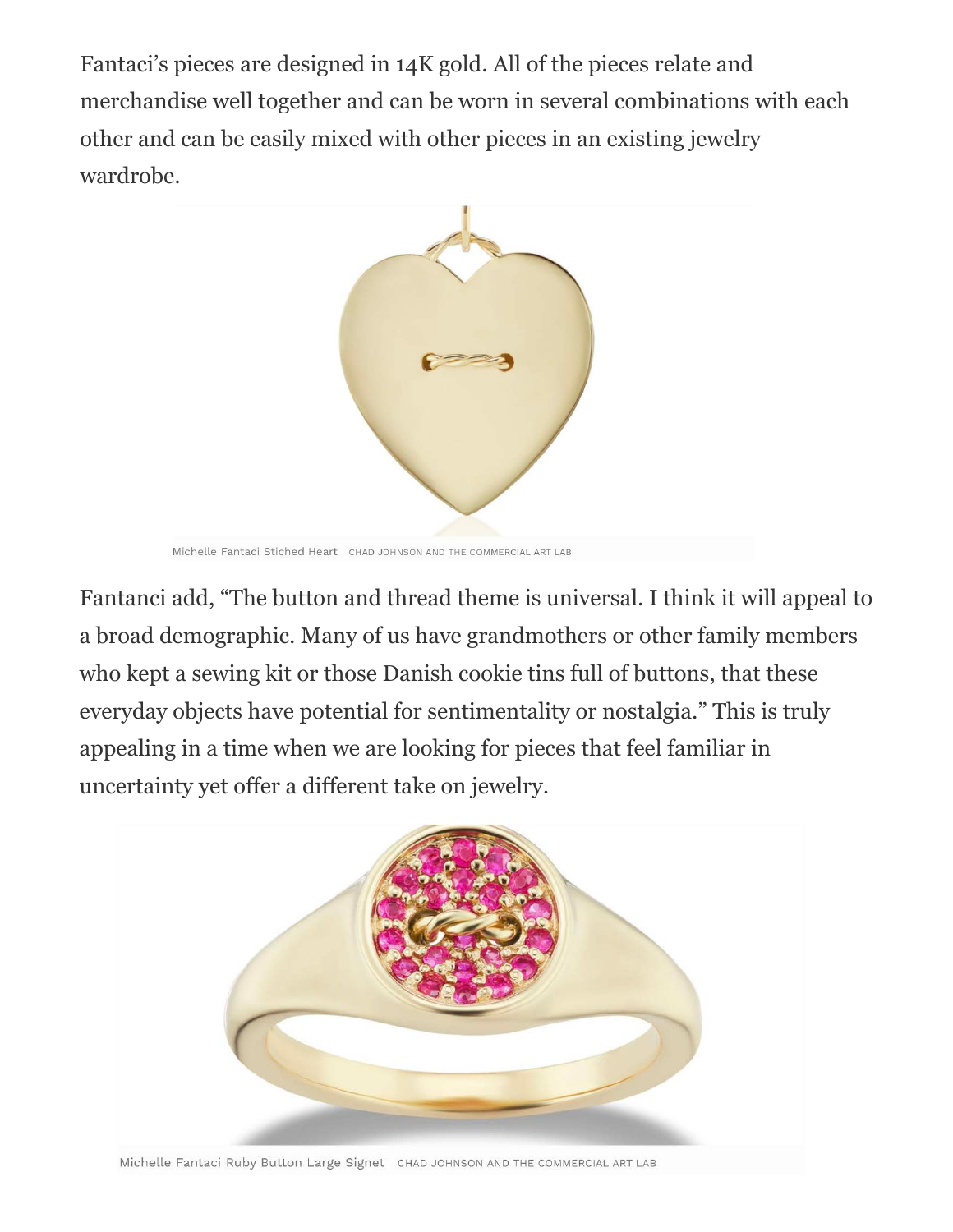**Berlinger** has expanded the Diamond Mosaic Collection™ Unlike the other designers mentioned in this article, it started out as a ring capsule, designer Michelle Berlinger evolved the rings to include pendants and earrings. Her entire collection gives a nod to antique jewelry from the Victorian through Art Deco time periods.



Berlinger group of The Diamond Mosaic Collection™ BERLINGER

The Diamond Mosaic Collection<sup>™</sup> was originally based originally on the geometric shapes and diamond cuts of the Art Deco period but consumer demand and the creativity that goes into each limited edition or one-of-a-kind piece has revealed a designer whose style is distinctive to her brand. Outer shapes such as octagons, shields, round and elongated ovals are intricately created by assembling like a puzzle of different fancy cuts of marquise, baguettes, princess and trillions into a work dazzling diamond art that allude to tile work and the most graphic of architectural facades.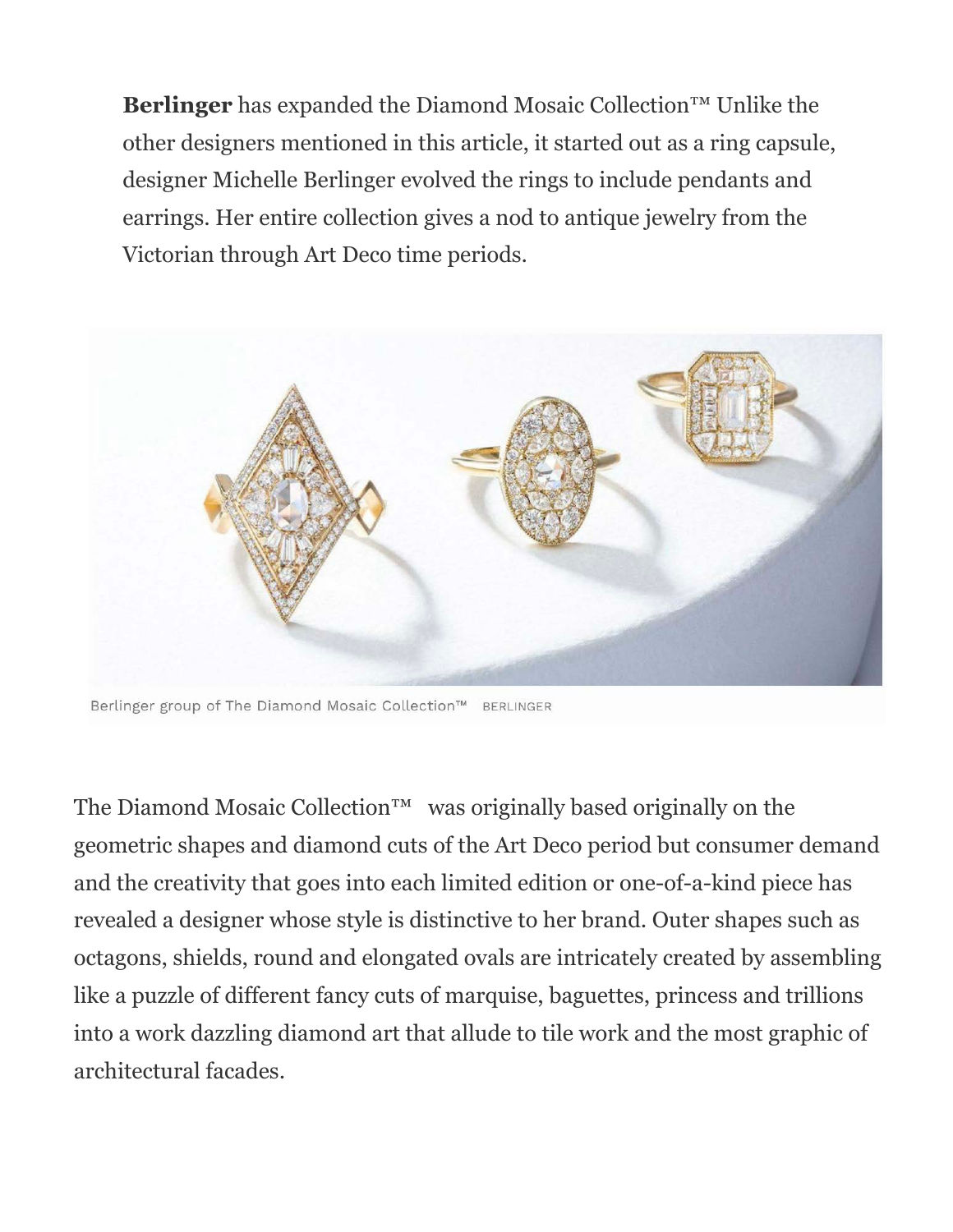



Berlinger Emerald shaped center multiple cuts The Diamond Mosaic Collection™ ring BERLINGER